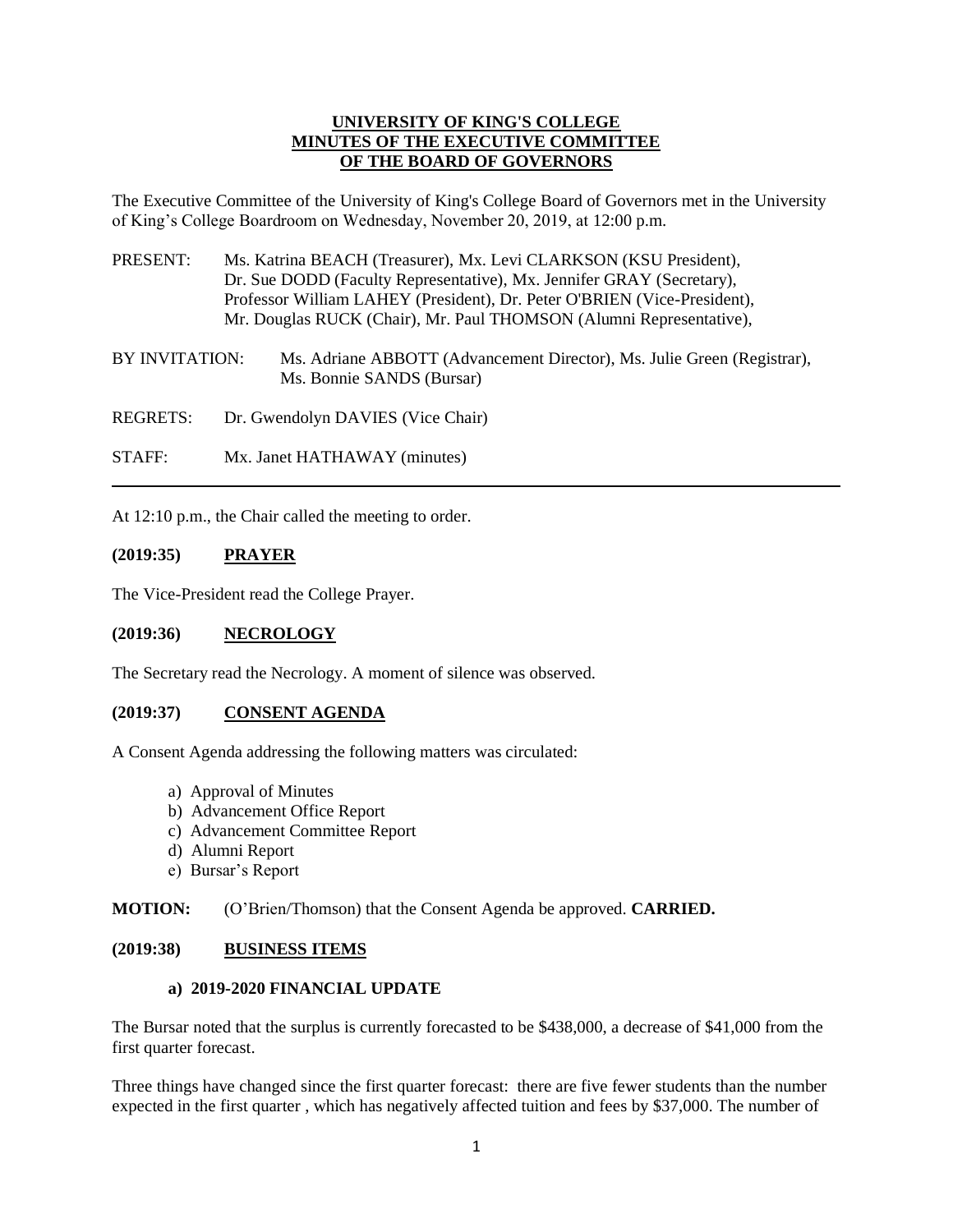meal plans sold has increased to reach the highest commission rate of 14% while the budget assumed a commission rate of 11%. Finally, the Bursar returned \$20,000 that she had previously removed in the first quarter forecast related to the external review of the upper year programs that is not occurring until 2020-21 to cover the costs of recruiting the additional faculty members. She noted that the Dalhousie allotment could swing in either direction at the end of the year and that the cost of steam could vary as well since consumption is often impacted by the weather.

# **b) RESTORATION OF CHAPEL, MIDDLE AND RADICAL BAYS**

- **i) Approval of motion approving design and construction plan**
- **ii) Approval of motion on financing**

## **iii) Approval of motion granting authority to enter into a construction contract**

The President highlighted the many people involved in these discussions. He introduced Ian Wagschal, Director of Facilities Management ("Director of Facilities"). The Director of Facilities then delivered a presentation to the Executive Committee on the "Tri-Bay" Residence Building Renovation Project.

The Director of Facilities noted that the Tri-Bay building is unique and the purpose of renovating this residence is to improve its condition and the conduciveness of it to the University's educational mission. He highlighted the key aspects of the proposed renovations, including:

- upgrading residence rooms;
- upgrading the washrooms and ventilation, and
- adding a common room.

Among other changes described, the Director of Facilities noted that the steam heating system would be converted to hot water, which will allow control and increase comfort. A bathroom exhaust system will be installed, the dormers will be renewed, and the plumbing will be renewed.

Board members inquired about the savings available from the change of heating systems and whether the plans had changed significantly from those last presented to the Board. The Director of Facilities and the President advised that the overall focus is similar with minor changes in items such as furniture and door placement.

Board members inquired about accessibility plans. The Director of Facilities noted that the stairs remain an accessibility issue. However, the washrooms are better because they will have room to sit on a chair and have grab bars. In addition, doors will be made wider to an accessible standard and have lever handles. The President noted that discussions are ongoing on making Alex Hall more accessible in the long term. However, that project will be a larger project and higher cost. Improving campus accessibility is an ongoing activity.

Board members also commented on the importance of the kitchens for the current student population and how that might be communicated to potential donors to a Major Gifts campaign.

At 12:36 p.m., the Treasurer arrived.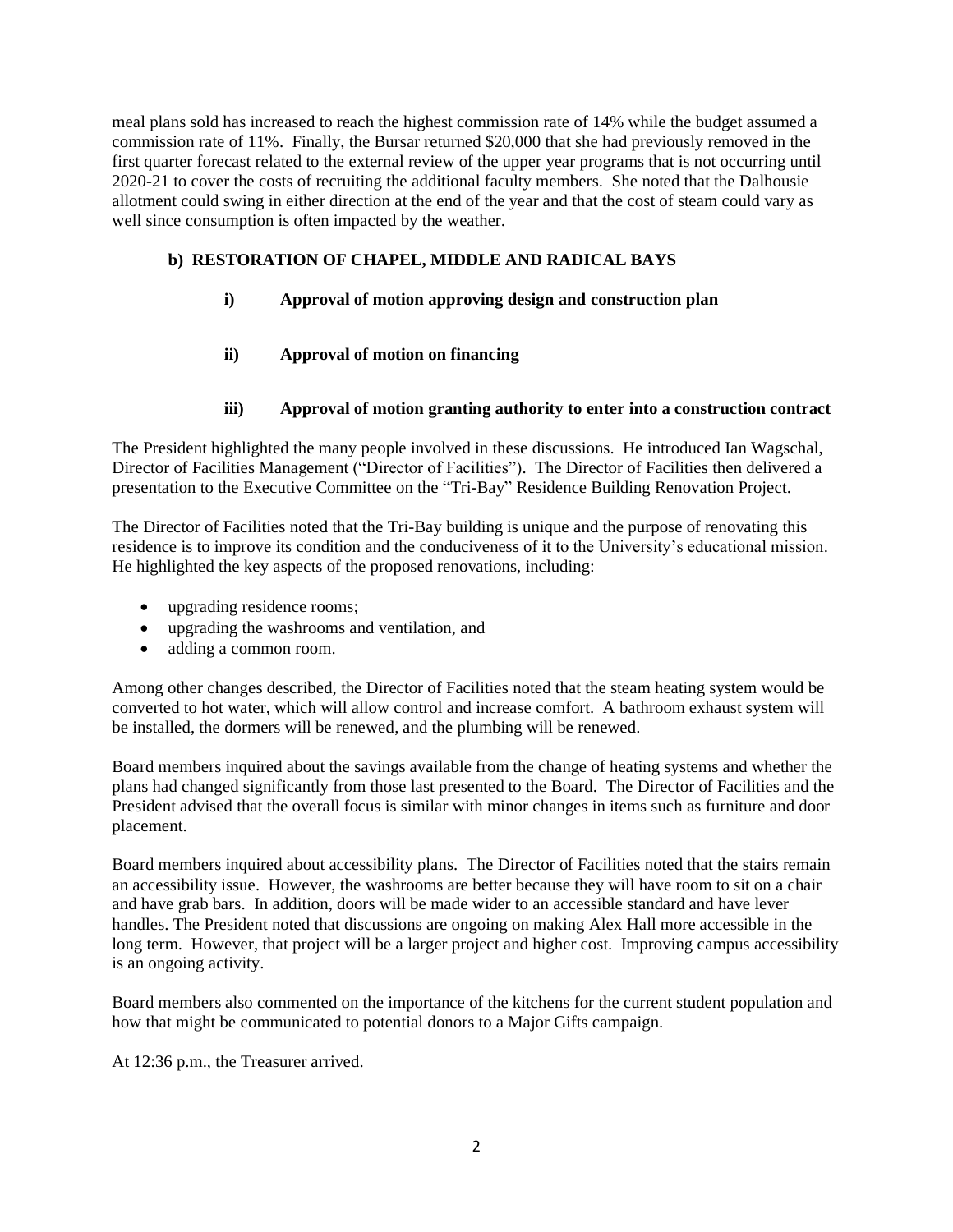The Director of Facilities spoke further on the schedule, budget, and risks associated with the project. The budget is \$3.2 million to \$4.9 million. The project is scheduled to be complete in August 2020 before students arrive – there is only a four-month construction period. In order to do it successfully, the University will have to have a good risk mitigation plan in place. A primary risk is the schedule: if bedrooms are not available by the time classes begin, students will not have beds. Related to that is the budget: it is expensive to renovate old buildings, and there are often unforeseen issues. There are also market conditions to consider, as supply and demand determine price.

In terms of risk management – the University will need to make sure beds are available on time. The evaluation of bids will be based on the contractor's cost, ability to do the work, value-adds and risk plan. Management of risk will also be considered in the terms of the contract.

The Director of Facilities advised that in terms of other risks, a second level risk is what if the building has beds in it but is still a mess when students arrive, e.g., heating not ready, ventilation not done. Therefore, the contract will require substantial completion by July 31, 2020 to give time to get odours out and final touches completed before Move-In Day. He noted that the University needs to ensure no early arrivals will be scheduled for that building.

Regarding market conditions, the Director of Facilities noted that the market situation might mean the contractor cannot get materials delivered. Sensible decisions about materials will need to be made in order to reduce the risk of non-delivery.

The Director of Facilities pointed out that there are also positive opportunities available. The basement is occupied by Facilities Management, so work can start early in the basement on piping and plumbing. In addition, the University will be hiring an external project manager to monitor the project daily and allow for swift response.

Board members asked questions about the Project Manager position and staging of work.

The President advised that the approval of the Board was required to go forward. He noted that there are things that have to fall into place before the University will get to the "point of no return". If there is no participation by the contracting community, the project stops there. The University also needs to have full confidence that post-project retrofitting will not be required in the short term due to regulatory/legal requirements. Commitment by the Province in respect of the *Accessibility Act* and by the Municipality's building code group is therefore required. Even with Board authorization, all elements are required to line up before the project will proceed.

The President described the motions: the first is for approval of the design of the project. The second motion is approval to enter into a contract not to exceed \$5 million. The third motion is to make clear and explicit that surplus amounts from the operating budget last year and the year before will be available to finance the project. The fourth motion was presented in two versions to deal with financial shortfall.

Following discussion, it was decided that the first version was preferred and would be put forward as part of the Board package, with modifications to wording.

**MOTION:** (Beach/Thomson) that the following motions would be put forward for approval by the Board:

> *Be it resolved that the Board hereby approves the design of renovations to the Tri*‐*Bay (Chapel Bay, Middle Bay and Radical Bay) residence building as presented to the Board by the Director of Facilities Management.*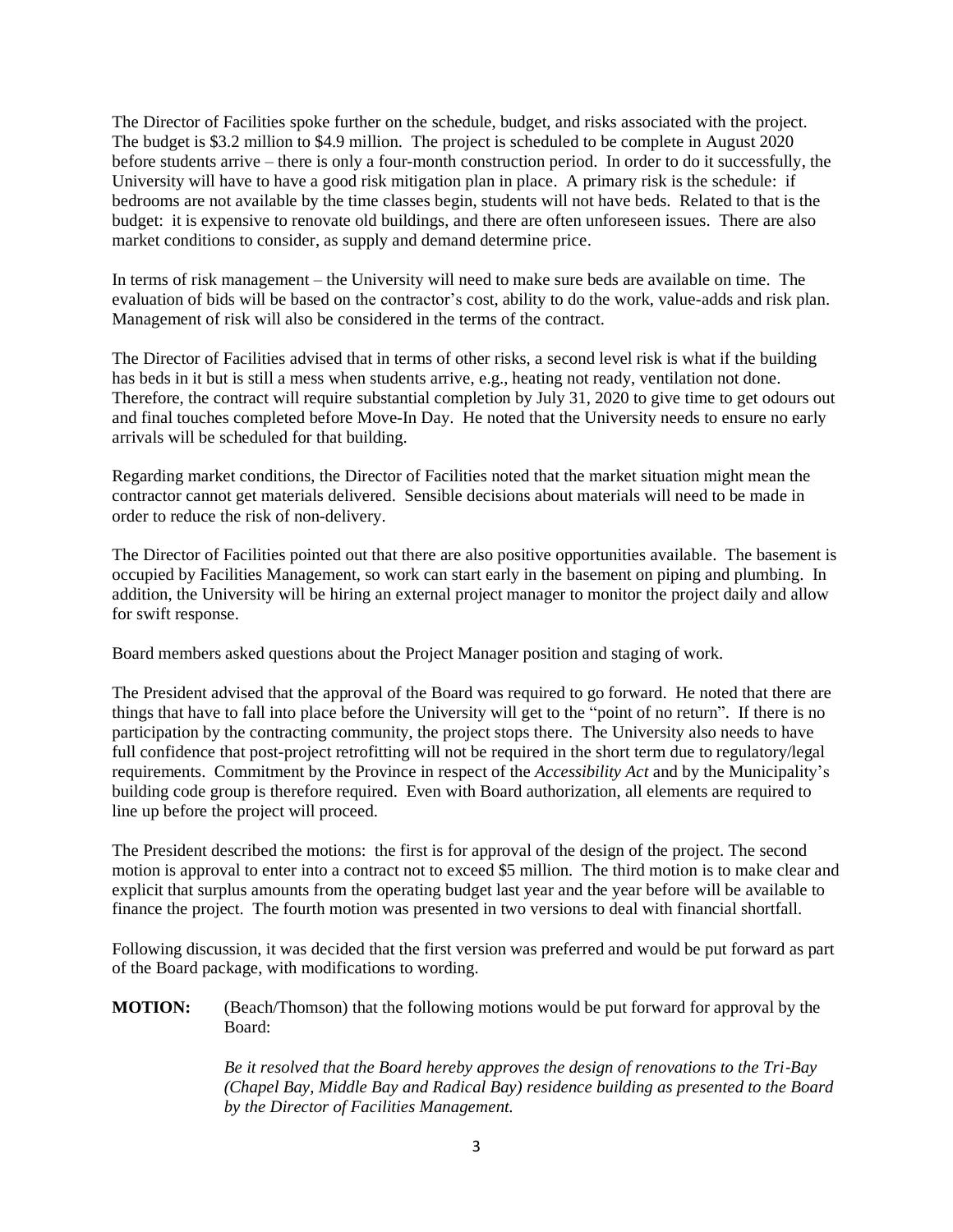*Be it resolved that the Board hereby authorizes the use of the operating cash surplus from fiscal year 2018*‐20*19 in the amount of \$625,000 and the operating cash surplus for fiscal year 2019*‐20*20, currently forecasted to be approximately \$400,000, to partially finance the renovation of the Tri*‐*Bay residence building. Pending their use, these operating cash surpluses will be transferred into the internally restricted fund in the March 31, 2020 audited financial statements.* 

*Be it resolved that the Board hereby authorizes King's administration to enter into a construction contract for the renovation of the Tri*‐*Bay residence building in an amount not exceeding \$5 million.* 

*Be it also resolved that the Board hereby approves the transfer from internally restricted funds to the College's operating account the funds necessary to finance the Tri*‐*Bay residence building renovation financing shortfall should one exist, at terms agreed upon at the time.*

#### **CARRIED.**

#### **c) MAJOR GIFTS CAMPAIGN**

#### **i) Approval of Campaign architecture, elements and process**

The President noted that this item was for information. The President emphasized the need to launch a Major Gifts campaign soon. He noted that a campaign is an evolving thing, so a good list of potential priorities at the front end is required to start a conversation with donors. As the campaign evolves, other priorities may appear.

Board members asked whether there was a process for determining if the proposed priority list goes to Faculty. The President indicated that it would be discussed with Faculty in their December meeting to get their views.

The Advancement Director advised that it takes a while to get ready for a campaign. She then presented the Campus Master Plan and the Campaign for King's. She noted that the *Next Century Campaign*  document that the President has circulated around the University received feedback and advice from Planning and Priorities in February 2018. The budget preparations included town halls where a presentation was given specifically to students and also to the larger University. The wish list came to \$40 million, with many priorities. She advised that the University began to analyze what it might fundraise for and the Advancement Committee agreed that \$10-15 million was a good goal for a campaign. King's hired Floyd Dykeman to review the same information seen by the Advancement Committee and he agreed that \$15 million was a reasonable goal to set.

The goal gives a framework and has a level of specificity to open doors and begin a conversation. The Advancement Director noted that there is a lot of storytelling around a campaign. The hope is the University can launch this on February 5, 2020, the anniversary of the fire in Windsor, a centenary – a renewal – which is part of the positioning the President had expressed. Even though the \$15 million might take three to five years, it is hoped it will grow and accelerate fundraising over the next years.

There will be a quiet phase: the University needs documents to bring to visits with prospective donors. In terms of priorities, the University needs to be specific about the \$15 million. Donors will decide what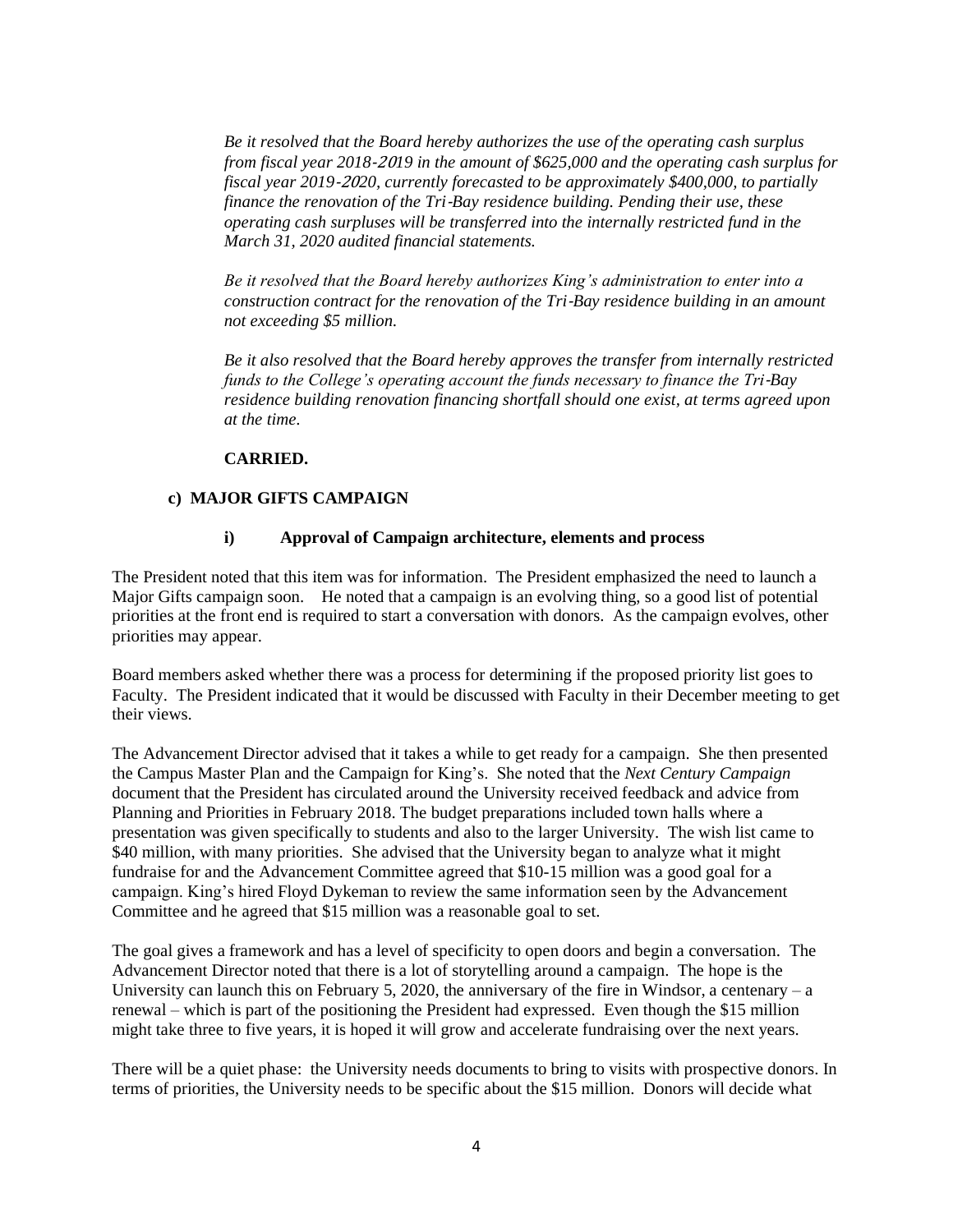they want to support. The Advancement Director discussed a "5-5-5" concept for the campaign, around three categories of initiatives.

In terms of the physical environment, the Tri-Bays will be the main goal, but the University will also have conversations about Cochran Bay, Alexandra Hall, and the Journalism School. Donors do not tend to get excited about bricks and mortar – they are excited about the academic life that happens in the buildings. Items can include the sound system in Alumni Hall and smaller projects to beautify and improve functionality and the Quad, enhancing green spaces around campus.

In terms of the student experience, diversity is important. The University wants to increase the Prince Scholarship to every year. Long-term funding for public humanities fellowships; financial aid programs to reduce the financial burden to choosing King's; additional scholarships for the Master of Fine Arts program; enhancements to music, athletics, student places – all are options. The current King's operating budget has \$600,000 to \$700,000 per year that goes to financial aid. The University is looking for opportunities to reduce how much is paid for out of the operating budget to achieve budget sustainability. The target is \$700,000.

In respect of the academic mission: chairs and professorships in the History of Science and Technology and medical humanities are on the table. A professorship costs \$2 million. A chair or professorship in Indigenous Journalism; long term funding for the Reporting in Mi'kmaq'i course; funding for courses abroad are all possibilities.

Concerns were raised about consultation, particularly in respect of the priorities under "academic mission". Concerns were also noted about getting the campaign launched in a timely fashion.

### **ii) Approval of proposed staffing and financing**

The President presented the funding requirements for a proposed Major Gifts campaign and noted that campaigns are often funded out of money raised. There will be detailed communications work, text and visual materials, and staff that would be at arm's length. The Board is being asked to grant authority, subject to the campaign actually being launched, to staff up to the required level.

**MOTION**: (Beach/Gray) that the Executive Committee recommend to the Board approval of the proposed staffing and financing for the Major Gifts campaign. **CARRIED.**

#### **d) REPORT FROM BUDGET ADVISORY COMMITTEE ON JOURNALISM TUITION**

The Registrar gave a presentation on the BAC Subcommittee on Journalism Tuition. The Subcommittee was tasked to see if tuition rates were appropriate and their impact on enrolment and on students in the Journalism program. The Subcommittee was comprised of the Registrar; the Vice-President; Tim Currie, the Journalism School Director; Kelly Porter, the Journalism School administrator; the Bursar; Jackie Digout, the Director of Finance; Stephen Wentzel, a Journalism student; Patsy Ginou, a KSU Executive representative; and alternating Faculty representatives Drs. Melanie Frappier and Ian Stewart.

The Subcommittee looked at market research, competitor programs in Journalism and arts across the country, and a holistic look at factors that go into tuition. It reviewed enrolment data: there have been dramatic declines over past years. It also reviewed market research and alumni outcomes surveys. Academica's results for journalism graduates showed they are using key skills they learned in being able to tell a story in a compelling way. These graduates are doing well, although not necessarily working in the journalism field.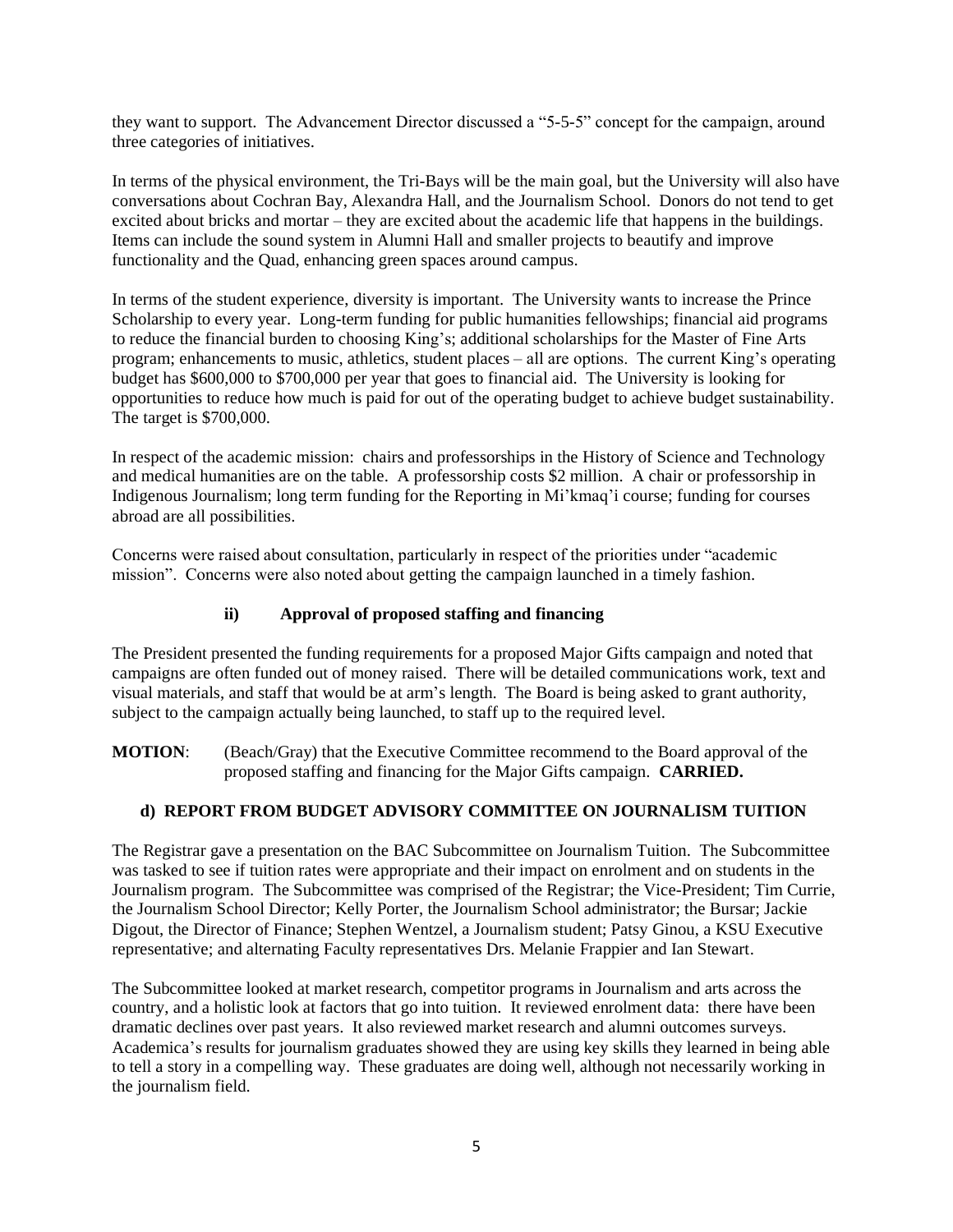King's is on the high end of journalism tuition across the country on the undergraduate level. In terms of reducing tuition, the Subcommittee looked at different scenarios. The difference between the least costly tuition scenario and the most costly tuition scenario examined for King's would only result in a \$1,000 potential benefit to one student over four years, or \$250 per year. The benefit was unlikely to sway the decision of any one student at any one time as to enrolment.

Journalism students have higher levels of loans than other students. The Bursar noted that the government funds universities differently depending on the programs offered – the "bin weight" assigned to programs recognizes different costs of programs. The government funds Journalism at the level of science programs because it has higher costs than arts programs.

The Subcommittee's unanimous recommendation was that Journalism tuition be capped at an increase of 1% in each of 2020-2021 and 2021-2022 and additional bursary funds will be made available to Journalism students. The recommendation was accepted by the BAC and endorsed by the Finance, Audit and Risk Committee.

The Subcommittee felt other items warranted further consideration: Journalism students are retained at a much lower level in the Journalism program than other students. The important thing is that those students stay at King's, although not in the Journalism program. Another consideration was the changing job market for journalism graduates. Additional fundraising for the Journalism program and student financial awards are also considerations.

Board members inquired about career counselling and the impact of that service on retention. Board members asked various other questions about the cause of decline in enrolment nationally. The Vice-President indicated that the lower retention rate in Journalism usually results in the transfer of Journalism students to other King's programs. These transfers should be flagged for investigation. When asked who would do that work, the Vice-President indicated the Enrolment Management Committee, or perhaps the School of Journalism itself.

The Vice-President acknowledged the significant amount of work on the part of the Bursar and Registrar's offices in gathering large amounts of data for this project.

**MOTION**: (Gray/Beach) that the Executive Committee recommend to the Board that Journalism tuition be capped at an increase of 1% in each of 2020‐21 and 2021‐22. Additional bursary funds will be made available to Journalism students. **CARRIED**.

At 2:30 p.m., the Chair called for a break. Dr. Dodd and the Registrar left the meeting.

At 2:39 p.m., the meeting resumed.

### **(2019:39) CHAIR'S REPORT**

The Chair noted that he attended the Armbrae Dialogue, which had a full house to hear Lawrence Hill speak. He commented on several positive interactions with students there.

The Chair advised that on October 24, 2019, he attended the presentation of the Lieutenant Governor's Award for Excellence in Public Administration to President, Bill Lahey, at Government House. He advised that the President gave a moving speech that resonated with people in attendance The Advancement Director noted that the speech i[s on the website.](https://ukings.ca/administration/presidents-office/lieutenant-governors-award/)

The Chair thanked Mx. Hathaway for taking notes at the Board meetings.